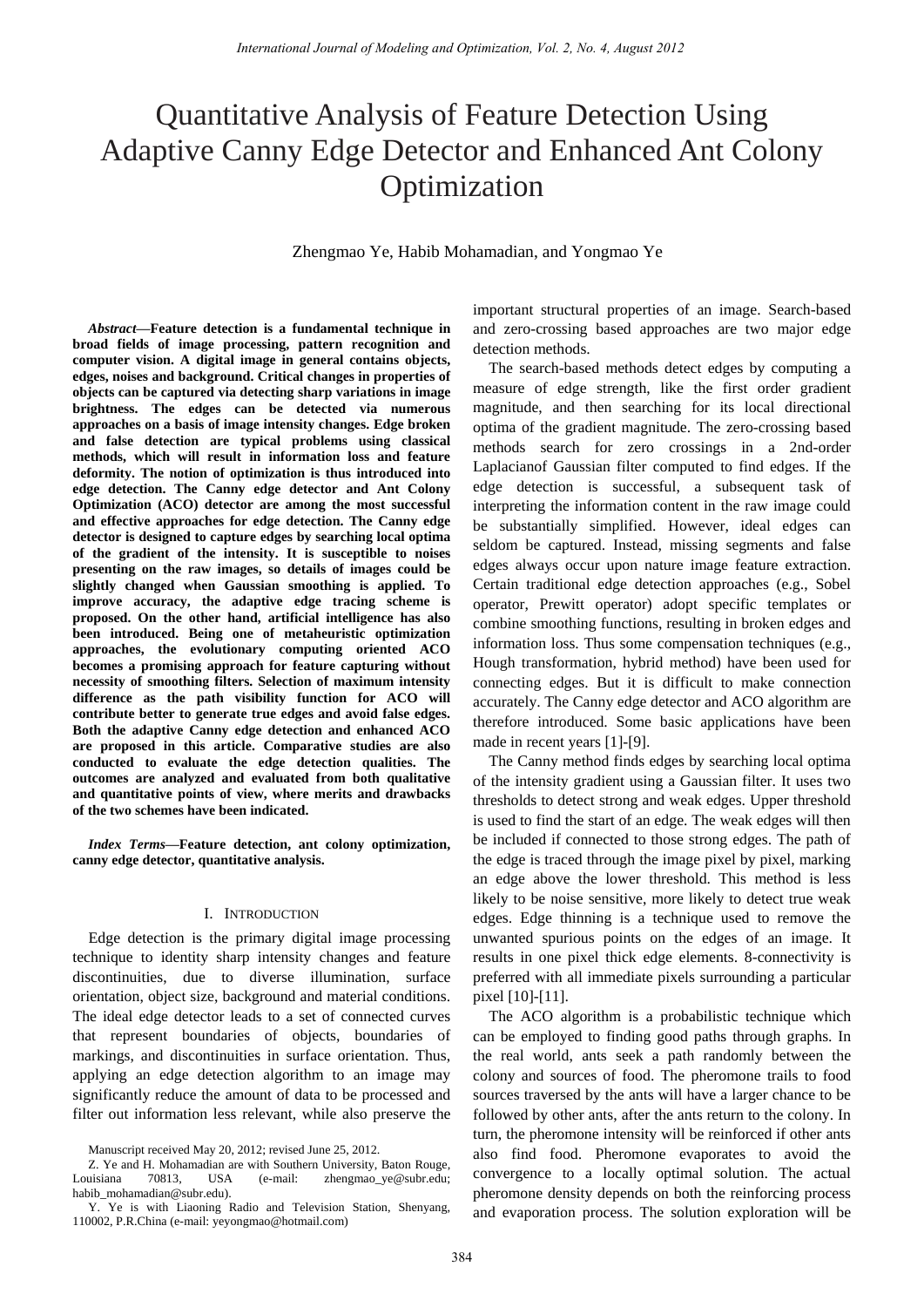constrained. All ants tend to follow an optimal path upon positive feedback eventually. Over time, the pheromone trail starts to evaporate, thus reducing its attractive strength. The more time it takes for an ant to travel along a path and back again, the more time the pheromones have to evaporate. A short path can be passed over faster, and thus remains high pheromone intensity as it is laid on the path as fast as it can evaporate. If there is no evaporation at all, paths chosen by the first ant will tend to be excessively attractive to the following ants. In that case, exploration of a solution space should be constrained. Positive feedback eventually leads all the ants following a single shortest path to the source. It is a self-organized stigmergy system where ants will exchange information indirectly by depositing pheromones [11]-[15].

Some Canny edge detectors and ACO schemes are proposed for different engineering applications [10]-[15]. For example, Canny edge detection uses bilinear interpolation and tri-linear interpolation to convert between square and hexagonal structures. The estimated pixel edge strength on the square structure is used for the Canny edge detection, which improves the accuracy and efficiency [11]. Fuzzy-Rule-Based systems via continuous ant-colony optimization has been designed. It uses an online-rulegeneration method to determine the number of rules and identify suitable initial parameters for the rules and then optimizes all the free parameters using continuous ACO. ACO improves the path-selection method and this approach optimizes parameters in the continuous domain with greater learning accuracy [12]. ACO is used to find solutions to combinatorial optimization problems. An ACO edge detection technique establishes a pheromone matrix that represents the edge information at each pixel based on routes formed by ants dispatched on the image, missing edges are clearly observed, however [13]. ACO is also applicable for optimizing regulator circuits with discrete components. An extended ACO can search for the optimal continuous values of components like inductors to optimize power electronic circuits via the orthogonal design method [14]. Furthermore, ACO has been used for forecast construction management which produces good optimal and suboptimal solutions [15]. In this research, the roles of two enhanced algorithms will be investigated for edge detection.

# II. ARTICLE OUTLINE

The adaptive Canny edge detector will introduced at first, followed by the enhanced scheme of ACO. Using a set of digital images, the detected images from two enhanced schemes will be examined from qualitative and quantitative points of view, which are used to further determine the image processing quality. The source digital images selected are pictures of the Eiffel Tower in France, the Corner Pavilion in China, the Kofukuji Pagoda in Japan and the Sun Pyramid in Mexico, in which all objects are dominant components.



Fig. 1. Source Image of Eiffel Tower



Fig. 2. Source Image of Corner Pavilion



Fig. 3. Source Image of Kofukuji Pagoda



Fig. 4. Source Image of Sun Pyramid

### III. ENHANCED SCHEME FOR CANNY EDGE DETECTOR

The Canny edge detector detects edges at zero-crossings of the second order directional derivative of the image. The Canny operator is implemented step by step and it uses an optimal Gaussian smoothing filter beforehand.

$$
G(x, y, \sigma) = \frac{1}{2\pi\sigma^2} \exp(-\frac{x^2 + y^2}{2\pi\sigma^2})
$$
 (1)

The digital image is smoothed by Gaussian convolution.

$$
H(x, y) = G(x, y) * I(x, y)
$$
 (2)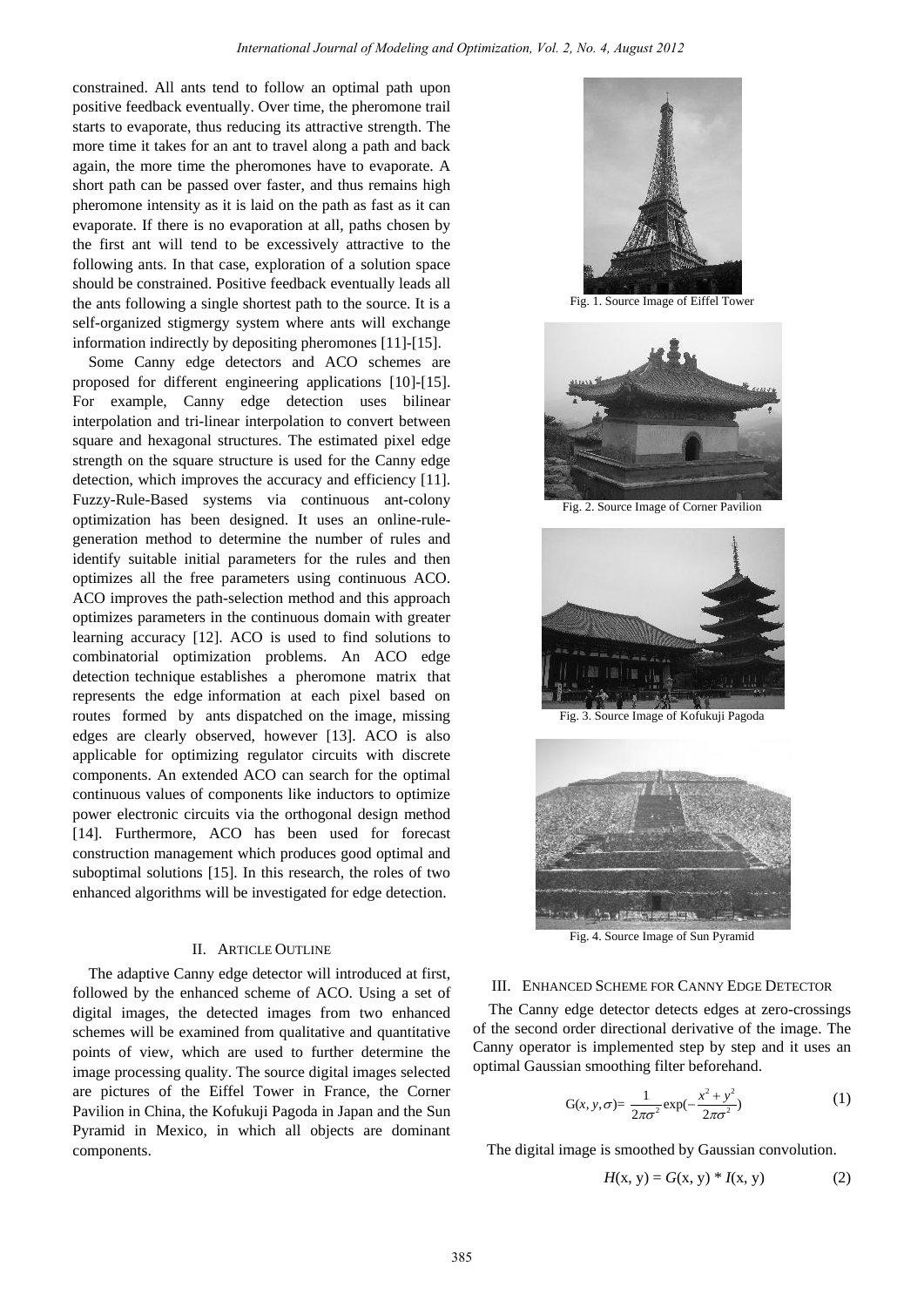where *G* is Gaussian smoothing filter; *I* is the intensity of the original image, *H* is the intensity of the smoothed image, denotes convolution operation. The 2D first order derivative operator is applied to the smoothed image to calculate both the gradient magnitude and direction.

The edge location is then computed at the local optima of first order derivative of  $H(x, y)$  in the direction n, which is the zero-crossing point of the second order derivative of *H*(x,y). The edge direction is rounded to one of eight angles to representing vertical, horizontal and diagonal directions. Non-maximal suppression is then applied to the gradient image. Accordingly, the edge points that gradient magnitude (strength) reaches a local maximum are located.

$$
\frac{d^2(G^*I)}{dn^2} = \frac{d(\frac{dG}{dn}^*I)}{dn} = 0
$$
 (3)

where, *n* is the direction of the gradient magnitude of the image. Each pixel's edge gradient is computed and then compared with the gradients of its 8 neighbors along the gradient direction.

Adaptive edge tracking is conducted to connect the broken edges. TheChain Code criterion is appliedto each visiting node. A digital curve is represented by an integer sequence based on the position of the current edge node to neighbors at the 2D spatial domain. The 8-connectivity Chain Code is selected with all the immediate pixels surrounding the testing node. It is used to depict the pixel thin line trajectory. To calculatethe thin chain code, starting from one endpoint, test in a counter-clockwise direction on the next searching point, and encode the point until stagnation occurs or the maximum number of cycles has been reached. It is shown in Fig. 5.



Fig. 5 Direction of 8-connectivity chain code

The direction of the Chain Code is defined as  $N_i \in \{1, 2, \ldots\}$ 3, 4, 5, 6, 7, 8}, where,

- 1 East, corresponding to an angle of 0**<sup>o</sup> ;**
- 2 **–** Northeast, corresponding to an angle of 45**<sup>o</sup>;**
- 3 **–** North, corresponding to an angle of 90**<sup>o</sup> ;**
- 4 Northwest, corresponding to an angle of 135**<sup>o</sup> ;**
- 5 West, corresponding to an angle of 180**<sup>o</sup> ;**
- 6 Southwest, corresponding to an angle of 225**<sup>o</sup> ;**
- 7 South, corresponding to an angle of 270**<sup>o</sup> ;**
- 8 Southeast, corresponding to an angle of 315**<sup>o</sup> .**

This proposed adaptive Canny edge detector is tested to be suitable for solid edge tracing, clear marking, appropriate localization and low response. Assume that the important edges should be located along continuous curves, then the faint section of a given line is tracked and those noisy nodes that produce large gradients are discarded. Thresholding with hysteresis (with high and low thresholds) will be another step. The high threshold is applied at first to locatetrue edges as starting endpoints. A high threshold may miss important informationlike subtle anddiscontinuous edges. If no starting point is captured, the adaptive algorithm lowers the high threshold so that starting points can be detected. Directional information being derived is then introduced so that edges can be traced across images. The low threshold will detect more edges, however,noisy and irrelevant features will be also detected, so both false edges and poor localization might be possible. The smoothing Gaussian filter used in the Canny algorithm will partially compensate for this effect. In some cases, the parameters of the Gaussian smoothing filter can also be adjusted for better edge detection.

# IV. ENHANCED SCHEME FOR ANT COLONY OPTIMIZATION

The ACOalgorithm is a population-based metaheuristic optimization approach to estimate solutions. Its application toedge detection is simplified into an optimization problem of searching paths on a weighted graph, where the artificial ants build solutions to a combinatorial optimization problem by moving on the connected construction graph. Each artificial ant starts from a randomly selected node and tracks solutions along the edges of the graph. At each construction step, an ant chooses an edge randomly to follow among edgesthat lead to those unvisited nodes. The ants move from node to node along the edges of construction graph exploiting information provided by the pheromone values. The solution is reached when an ant has visited all nodes of the graph.The solution construction is a stochastic process. Each ant will memorize its path and deposit certain amount of pheromone on nodeson the trip. Other ants will utilize pheromone information as a reference towards more promising regions of the search space.

The pheromone intensityin fact representsthe cumulated experience of the ant colony based on the memory. The parameters in the pheromone model are modified across the time. The objective is to increase pheromone intensities associated with good solutions and to evaporate those associated with bad solutions. Once all ants have completed their trips, the pheromone on edges is updated. Ateach iteration, the pheromone intensityis also evaporated on edges across the trail, so as to encourage subsequent ants to choose other edges to produce different solutions. This will result in diversity to avoid local stagnation. In an ACO algorithm, the shortest path is combined based on several paths. The ants will mark the best solutions and use previous markings for optimization.This procedure will be repeatedly applied until a termination criterion is reached. The ACO is formulated in two coordinated stages: A. Edge Selection; B. Pheromone Update.

In the edge selection stage, an ant movesfrom nodei to node j with aprobability. The path visibility is designed to be the ratio of the maximum variation of intensity and the maximum intensity. In this case, edge pixels are expected to have relatively larger values of visibility. The selection rule is defined as (4).

$$
p_{i,j} = \frac{(\tau_{i,j})^{\alpha} (\eta_{i,j})^{\beta}}{\sum (\tau_{i,j})^{\alpha} (\eta_{i,j})^{\beta}}
$$
(4)

where,

*α* is a parameter to adjust the impact of  $\tau_{i,j}$ ;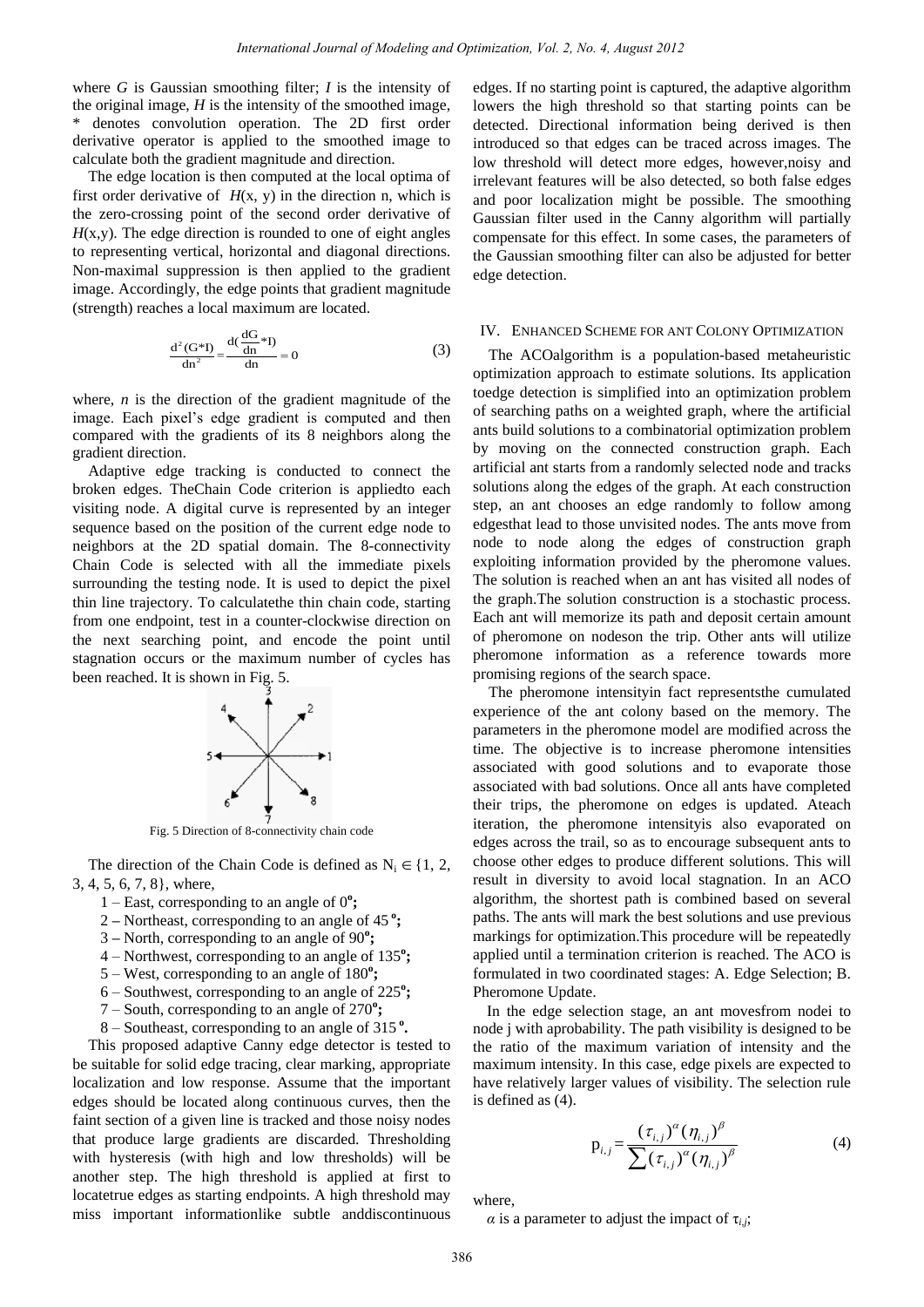$β$  is a parameter to adjust the impact of  $η<sub>i,j</sub>$ ;  $\tau_{i,j}$  is the pheromone amount on edge betweeni and j; η*i*,*j* is the path visibilityof betweeni and j.

 $\lambda$  is the  $\lambda$ 

The maximum intensity variation function is proposed as (5) to maximize the potential chance of true edge detection.

$$
\eta_{i,j} = \frac{\text{Max}}{\text{Max}} \frac{|I(m,n) - I(i,j)|}{I_{MAX}}
$$
(5)

Where I denotes the pixel intensity.The higher the pheromone intensity variation(representing the path visibility) is, the higher the probability an ant will choose that particular edge

In the pheromone update stage, evaporation of pheromone will help to avoid consistent accumulation of the pheromone intensities. For any node not chosen by ants, its pheromone intensity value decreases exponentially. To avoid stagnation of the searching process, constraint minima of pheromone intensity is set. Each of pheromone intensities is reduced by evaporation and then increased by depositing extra amount of pheromone based on solutions available. The updating rule is defined as (6).

$$
\tau_{i,j} = (1 - \rho)\tau_{i,j} + \Delta\tau_{i,j} \tag{6}
$$

where,

 $\rho$  is the rate of pheromone evaporation (0 <  $\rho$  < 1);  $\tau_{i,j}$  is the pheromone amount on edge betweeni and j;  $\Delta \tau_{i,j}$  is the amount of pheromone deposited;  $\Delta \tau_{i,j} = \eta_{i,j}$  if the ant travels on edge betweeni and *j*.

To solve the edge detection problem, each pixel is assumed to be connected with its 8-neighborhood pixels within an image. The ants are placed on strong endpoints and extend the search region to find compensation segments to repair the fragmented edges. Thresholding will be used to detect each pixel location and make a binary decision if it lies in edge or not. A high threshold setting can miss important information. On the contrary, low threshold setting will falsely identify irrelevant information such as noises. To avoid redundancy and false edge generation, parameter selection for thresholding should ensure that total number of iterations be within a limit range.

#### V. SUBJECTIVE ASSESSMENT OF ENHANCED SCHEMES





Fig. 6. Edge Detection via Enhanced Canny Detection and ACO

In Fig. 6, simulation results from the adaptive Canny edge detector and enhanced ACO algorithm are depicted. The outcomes are based on four source images. Results of Canny detection are placed to the left and those of ACO algorithms are placed to the right. It can be seen that both enhanced schemes produce satisfactory outcomes. A preferable set of detection edges is application dependent, thus it is unlikely to make subjective comparison and conclusion in general. Based on observation, Canny detection produces better connectivity and graphical appealing for each case. The irrelevant trivial information (e.g, cloud, grass, people, noise, etc), however, is also extracted and emphasized besides the primary objects. On the other hand, the enhanced ACO scheme does not make connectivity as good as Canny detection does, while it represents the true edges with little information deformity. It delivers relatively fuzzy edges with more pixels. To make further comparisons, objective assessment should be conducted as well.

# VI. OBJECTIVE ASSESSMENT OF ENHANCED SCHEMES

#### *A. Discrete Entropy*

The histogram is used to display the brightness of the gray level content, showing the occurrence frequency of the pixel counts for each of the 256 intensity levels. The occurrence of the gray level component is described as the co-occurrence matrices of relative frequencies. The probability function of the gray level image is estimated from the percentages of the count at certain intensity level.The discrete entropy is the measure of image information content, which has been interpreted as the average uncertainty of information source. It is formulated as the sum of the products of the probability of outcome multiplied by log of the inverse of the outcome probability, taking into considerations of all possible outcomes {1, 2, …, n} in the event  $\{x_1, x_2, ..., x_n\}$ , where n is the gray level;  $p(i)$ is the probability distribution, considering all the histogram counts. It is expressed as (7).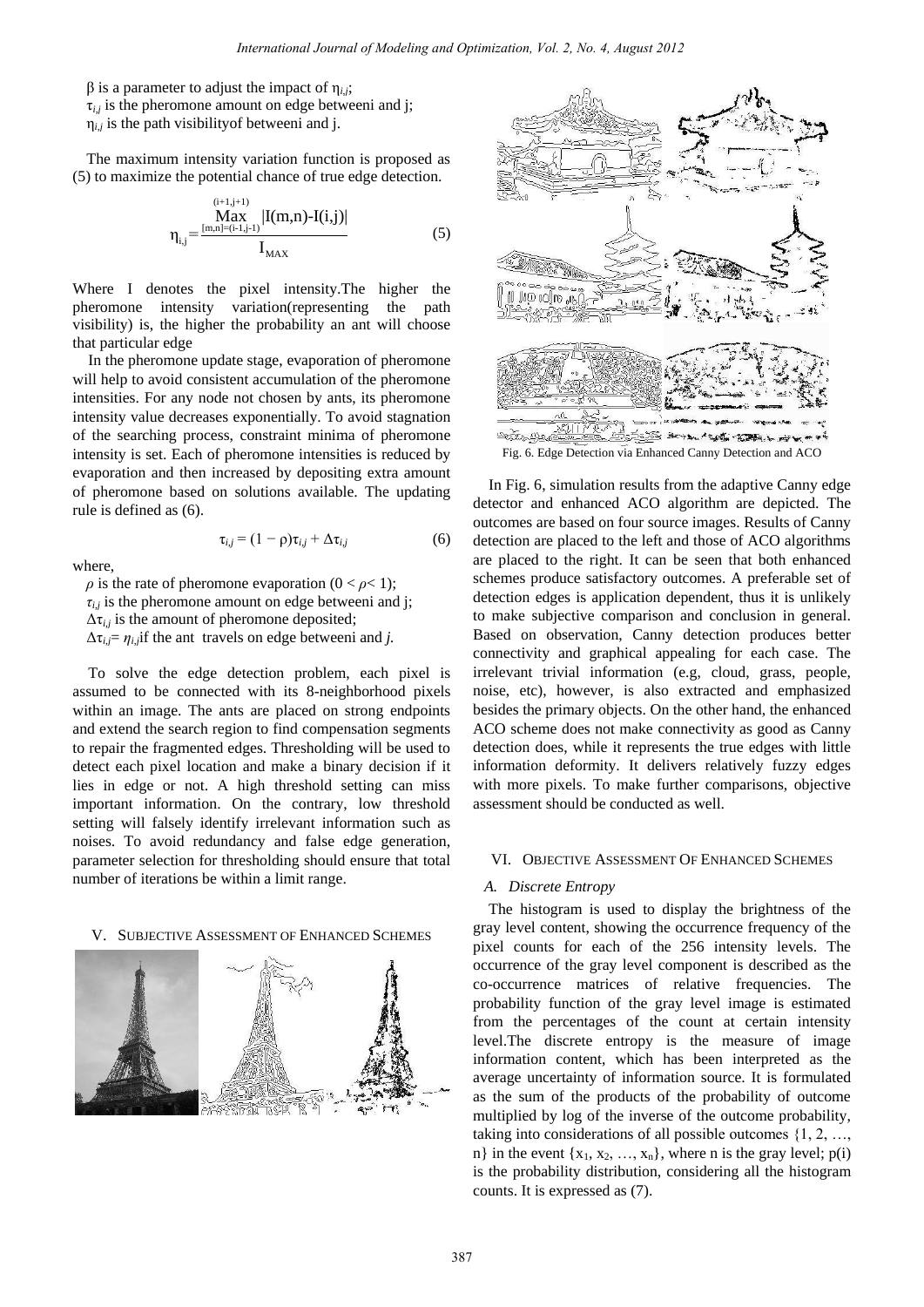$$
H(x) = \sum_{i=1}^{k} p(i) \log_2 \frac{1}{p(i)} = -\sum_{i=1}^{k} p(i) \log_2 p(i)
$$
 (7)

| <b>TABLE I: DISCRETE ENTROPY</b>  |              |                        |                            |
|-----------------------------------|--------------|------------------------|----------------------------|
| Entropy                           | Source Image | Canny Edge<br>Detector | Ant Colony<br>Optimization |
| Eiffel Tower<br>(France)          | 6.9708       | 2.1180                 | 1.5169                     |
| <b>Corner Pavilion</b><br>(China) | 7.3973       | 2.7727                 | 2.1451                     |
| Kofukuji Pagoda<br>(Japan)        | 7.0063       | 2.4334                 | 2.2361                     |
| Sun Pyramid<br>(Mexico)           | 7.4235       | 3.1372                 | 2.9207                     |

The discrete entropy is a measure how many bits needed for coding the image data, which is a statistical measure of randomness. The maximal entropy occurs when all potential outcomes are equal. When the outcome is certainty, the minimal entropy occurs which is equal to zero. When the probability distribution is uniform, the maximum discrete entropy occurs with the discrete entropy value of  $log_2(n) = 8$ bits (n=256).The discrete entropy represents average amount of information conveyed from each individual image. In Table I, the entropies of source images and detected edge images based on two schemes have been shown. Through edge detection, entropies are much smaller than those of source images. The entropy from adaptive Canny edgedetection is in factbigger than that from the enhanced ACO algorithm. It indicates that resulting images of adaptive Canny edgedetection cover more information and resulting images from the enhanced ACO algorithm will cover less information. This is partially due to different level of connectivity and contributions of irrelevant information.

# *B. Relative Entropy*

Assume that two discrete probability distributions of the images have probability functions of p and q. The relative entropy of one with respect to another is then defined as the sum of all possible states, which is formulated as (8).

$$
d = \sum_{i=1}^{k} p(i) \log_2 \frac{p(i)}{q(i)} \tag{8}
$$

In Table II, for all four cases, the relative entropiesfrom the adaptive Canny edgedetector is less than that from the enhanced ACO algorithm. It indicates that the enhanced ACO algorithm will lead torelatively greater similarities between the detected images and source images. Although the enhanced ACO algorithm does not give rise to relatively better connectivity, it covers more true edge information in fact. In this case, each scheme has merits and drawbacks.

| <b>TABLE II: RELATIVE ENTROPY</b>                      |                        |                            |  |
|--------------------------------------------------------|------------------------|----------------------------|--|
| <b>Relative Entropy</b><br>Between Raw Image and Edges | Canny Edge<br>Detector | Ant Colony<br>Optimization |  |
| Eiffel Tower(France)                                   | 1.9874                 | 2.6523                     |  |
| Corner Pavilion (China)                                | 0.7736                 | 1.1668                     |  |
| Kofukuji Pagoda(Japan)                                 | 3.9886                 | 4.1072                     |  |
| Sun Pyramid(Mexico)                                    | 2.0963                 | 2.2833                     |  |
|                                                        |                        |                            |  |

*C. Mutual Information* 

The mutual information is also applied as aquantitative

metric. The mutual information acts as the symmetric function, which is formulated in (9).It is interpreted as the information that *Y* can tell about *X* is equal to the reduction in uncertainty of *X* due to the existence of *Y*. It also illustrates the relationship of the joint and product distributions.<br>  $I(X;Y)=H(X) - H(X|Y) = \sum_{x,y} p_{XY}(X, Y) \log_2 \frac{p_{XY}(X, Y)}{p_{Y}(X)p_{Y}(Y)}$  (9) distributions.

$$
I(X;Y)=H(X) - H(X | Y) = \sum_{X,Y} p_{XY}(X,Y) \log_2 \frac{p_{XY}(X,Y)}{p_X(X)p_Y(Y)}
$$
(9)  
= 
$$
-\sum_{X} p_X(X) \log_2 p_X(X) + \sum_{X,Y} p_{XY}(X,Y) \log_2 \frac{p_{XY}(X,Y)}{p_Y(Y)}
$$

where  $I(X; Y)$  represents the mutual information;  $H(X)$  and  $H(X|Y)$  are entropy and conditional entropy values. The results are shown in Table III.

TABLE III: MUTUAL INFORMATION

| Mutual Information<br>Between Raw Image and Edges | Canny Edge<br>Detector | Ant Colony<br>Optimization |
|---------------------------------------------------|------------------------|----------------------------|
| Eiffel Tower(France)                              | 4.8528                 | 5.4540                     |
| Corner Pavilion(China)                            | 4.6246                 | 5.2522                     |
| Kofukuji Pagoda(Japan)                            | 4.5728                 | 4.7701                     |
| Sun Pyramid(Mexico)                               | 4.2864                 | 4.5029                     |

In Table III, for all four cases, the mutual informationfrom adaptive Canny edgedetection is less than that from the enhanced ACO algorithm. It has shown again that the enhanced ACO algorithm will result inrelatively greater similarities between the detected images and source images. Although the enhanced ACO algorithm will not generate the relatively better connectivity, higher amount of information on the true edge will be discovered. In other words, little information deformity or image disillusion will occur using the enhanced scheme of ACO. Integrating merits of adaptive Canny edge detection (connectivity, appealing) and enhanced ACO scheme (true information, less false edge) could be a potential solution to improve the quality of edge detection.

# *D. Correlation*

Correlation is a standard measure of the image contrast to analyze the linear dependency of gray levels of neighboring pixels. It indicates the amount of local variations across a gray level image. The higher the contrast is, the sharper the structural variation is. This measure is formulated as:

COR = 
$$
\sum_{i=0}^{M-1} \sum_{j=0}^{N-1} \frac{(i-\mu_i)(j-\mu_j)}{\sigma_i \sigma_j} g(i,j)
$$
 (10)

$$
\sigma_{i} = \sum_{i=0}^{M-1} \sum_{j=0}^{N-1} (i - \mu_{i})^{2} g(i,j); \mu_{i} = \sum_{i=0}^{M-1} \sum_{j=0}^{N-1} [i * g(i,j)] \qquad (11)
$$

$$
\overline{\mathfrak{r}}_{\mathfrak{j}} = \sum_{i=0}^{M-1} \sum_{j=0}^{N-1} (j - \mu_j)^2 g(i,j); \mu_j = \sum_{i=0}^{M-1} \sum_{j=0}^{N-1} [j * g(i,j)] \qquad (12)
$$

wherei and j are coordinates of the co-occurrence matrix;  $g(i, j)$  is the element in the co-occurrence matrix at the coordinates i and j; M and N represent total numbers of pixels in row and column of the digital image.  $\mu_i$  and  $\sigma_i$  are the horizontal mean and variance while  $\mu_j$  and  $\sigma_j$  are the vertical mean and variance. The variance is a measure of the gray tone variance of an image.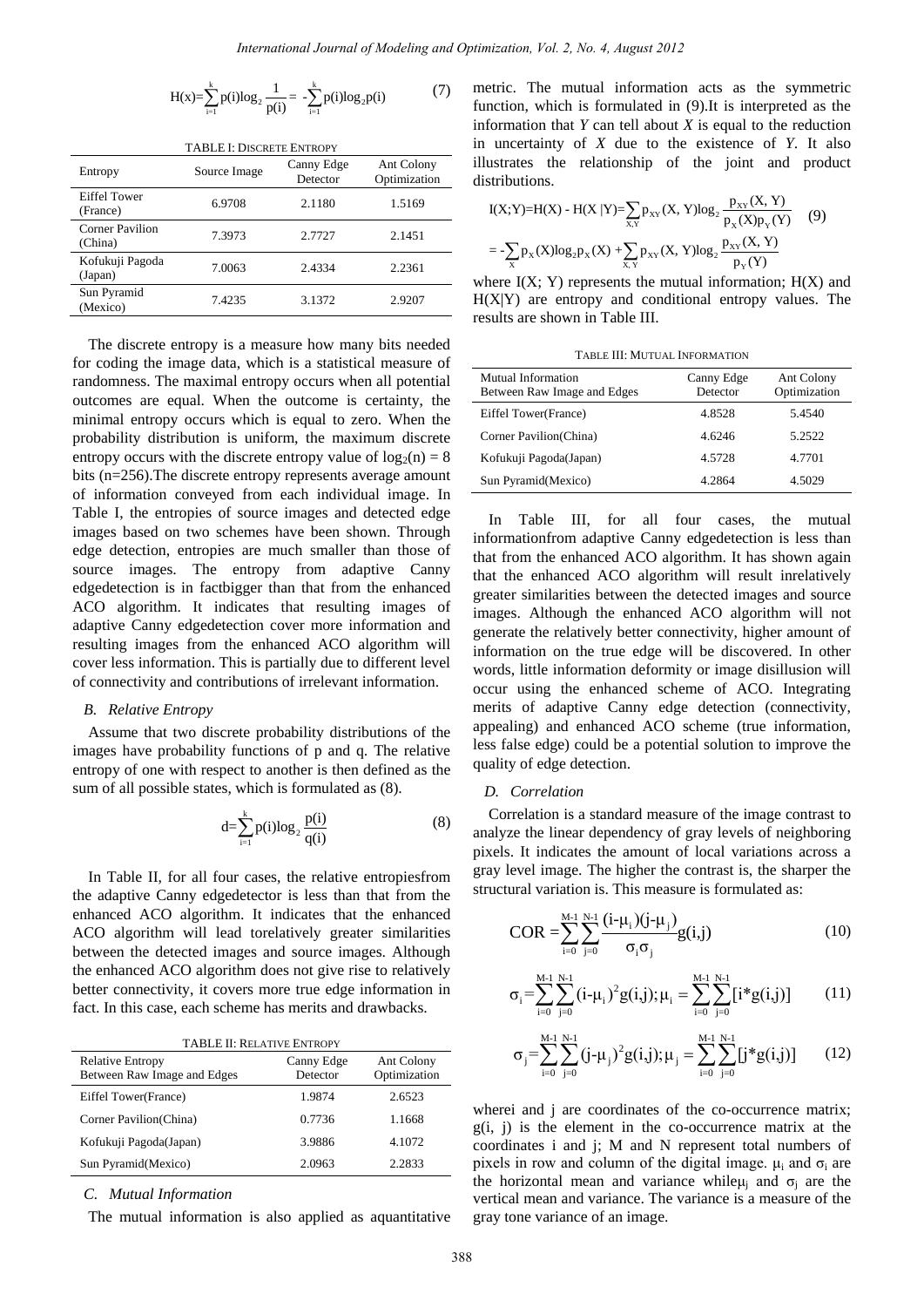In Table IV, for all four cases, correlationfrom adaptive Canny edgedetection is less than that from the enhanced ACO algorithm and also much less than that from source images. It has shown again that the enhanced ACO algorithm produces better similaritiesbetween the detected images and source images.

| <b>TABLE IV: CORRELATION</b>    |                 |                        |                            |
|---------------------------------|-----------------|------------------------|----------------------------|
| Correlation                     | Source<br>Image | Canny Edge<br>Detector | Ant Colony<br>Optimization |
| <b>Eiffel Tower</b><br>(France) | 0.9124          | 0.2439                 | 0.5968                     |
| Corner Pavilion<br>(China)      | 0.9575          | 0.2658                 | 0.5837                     |
| Kofukuji Pagoda<br>(Japan)      | 0.9597          | 0.2810                 | 0.5737                     |
| Sun Pyramid<br>(Mexico)         | 0.8028          | 0.2160                 | 0.4839                     |

## *D. Dissimilarity*

The metric of dissimilarity depends on the local distance representation. For two gray level images, the dissimilarity is described as the distance between any two co-occurrence matrix representations. It is simply expressed as (13).

$$
DisSim = \sum_{i=0}^{M-1} \sum_{j=0}^{N-1} g(i,j) |i-j|
$$
 (13)

where  $g(i, j)$  is the element in the co-occurrence matrix at the coordinates *i* and *j*; *M* and *N* are the total numbers of pixels in the row and column of the digital image.

In Table V, for all four cases, the dissimilarity from adaptive Canny edgedetection is much higher than that from the enhanced ACO algorithm, where less similarities are observed. It shows again that the enhanced scheme of ACO will produce results covering larger amount of true information.

| <b>TABLE V: DISSIMILARITY</b>     |              |                        |                            |
|-----------------------------------|--------------|------------------------|----------------------------|
| Dissimilarity                     | Source Image | Canny Edge<br>Detector | Ant Colony<br>Optimization |
| <b>Eiffel Tower</b><br>(France)   | 0.2875       | 0.7822                 | 0.4705                     |
| <b>Corner Pavilion</b><br>(China) | 0.2658       | 0.9041                 | 0.4111                     |
| Kofukuji Pagoda<br>(Japan)        | 0.2688       | 0.7918                 | 0.5021                     |
| Sun Pyramid<br>(Mexico)           | 0.6547       | 1.3678                 | 0.7767                     |

## VII. CONCLUSION

Two novel approaches are presented for edge detection, using adaptive Canny edge detection and enhanced scheme of ACO. The objective has been reached to compensate for the broken edges and reduce the false edges. Based on the two leading schemes for feature extraction, comparative studies are made from both subjective and objective points of view, where the merits and drawbacks of each approach have been examined accordingly. Quantitative metrics based on the information theory are also introduced to evaluate the quality of digital image feature detection. It is concluded that the proposed adaptive Canny edge detection has better connectivity with less broken edges, while the enhanced scheme of ACO will produce outcomes with greater amount of intrinsic content, less irrelevant information and less false edge recognition.

## **REFERENCES**

- [1] R. Gonzalez and R. Woods, "Digital Image Processing," 2nd Edition, Prentice-Hall, 2002
- [2] Engelbrecht, "Computational Intelligence: An Introduction", 2nd Edition, John Wiley & Sons, 2000
- [3] Simon Haykin, "Neural Networks A Comprehensive Foundation", 2nd Edition, Prentice Hall, 1999
- [4] D. MacKay, "Information Theory, Inference and Learning Algorithms", University of Cambridge Press, 2005
- [5] M. Dorigo, C. Blum, "Ant colony optimization theory: A Survey", *Theoretical Computer Science*, 344(2–3):243–278, 2005
- [6] M. Dorigo and L. M. Gambardella, "Ant Colony System: A cooperative learning approach to the traveling salesman problem", IEEE Transactions on Evolutionary Computation, 1(1):53–66, 1997
- [7] Z. Ye, H. Mohamadian and Y. Ye, "Digital Image Wavelet Compression Enhancement via Particle Swarm Optimization", Proceedings of the 2009 IEEE International Conference on Control and Automation, Dec. 9-11, 2009, Christchurch, New Zealand
- [8] Z. Ye and G. Auner, "Raman Spectrum Baseline Identification and Its Optimization Using Genetic Algorithm", in *Proceedings of the 2004 IEEE International Symposium on Intelligent Control*, pp. 489-494, Sept. 2-4, 2004, Taipei, Taiwan
- [9] Z. Ye, J. Luo and P. Bhattacharya, "Optimal Approach for Enhancement of Large and Small Scale Near-Infrared and Infrared Imaging", Proceedings of the 2005 IEEE International Conference on Industrial Electronics and Control Applications (ICIECA05), 6 pp., Nov. 29 - Dec. 2, 2005, Quito, Ecuador
- [10] Z. Ye, H. Cao, S. Iyengar and H. Mohamadian, "Medical and Biometric System Identification for Pattern Recognition and Data Fusion with Quantitative Measuring", Systems Engineering Approach to Medical Automation, Chapter Six, Artech House Publishers, 2008, pp. 91-112, ISBN 978-1-59693-164-0, Oct 2008
- [11] X. He, W. Jia and Q. Wu, "An Approach of Canny Edge Detection with Virtual Hexagonal Image Structure", 2008 10th International Conference on Control, Automation, Robotics and Vision, Hanoi, Vietnam, December 17–20, 2008
- [12] C. Juang and P. Chang, "Designing Fuzzy-Rule-Based Systems Using Continuous Ant-Colony Optimization", IEEE Transactions on Fuzzy Systems, pp. 138-149, VOL. 18, NO. 1, FEB 2010
- [13] A. Baterina and C. Oppus, "Image Edge Detection Using Ant Colony Optimization", International Journal of Circuit, Systems and Signal Processing, pp.26-33, Issue 2, Vol 4, 2010
- [14] J. Zhang, H. Chung, A. Lo, and T. Huang, "Extended Ant Colony Optimization Algorithm for Power Electronic Circuit Design", IEEE Transactions on Power Electronics, VOL. 24, NO. 1, Jan 2009
- [15] H. Abdallah, H. Emara, H. Dorrah, A. Bahgat, "Using Ant Colony Optimization Algorithm for Solving Project Management Problems", Expert Systems with Applications 36 (2009) 10004–10015



**Z. Ye** received the B.E. degree from Tianjin University and the first M.S. degree from Tsinghua University, China; the second M.S. and Ph.D degrees in electrical engineering from Wayne State University, USA. He is a Senior Member of IEEE and the Founder and Director of Systems and Control Laboratory at Southern University. Currently Dr. Ye serves as an Associate Professor in Department of Electrical

Engineering, Southern University at Baton Rouge, LA 70808, USA.

Dr. Ye's research interests include modeling, control and optimization with diverse applications on electrical, mechanical, automotive and